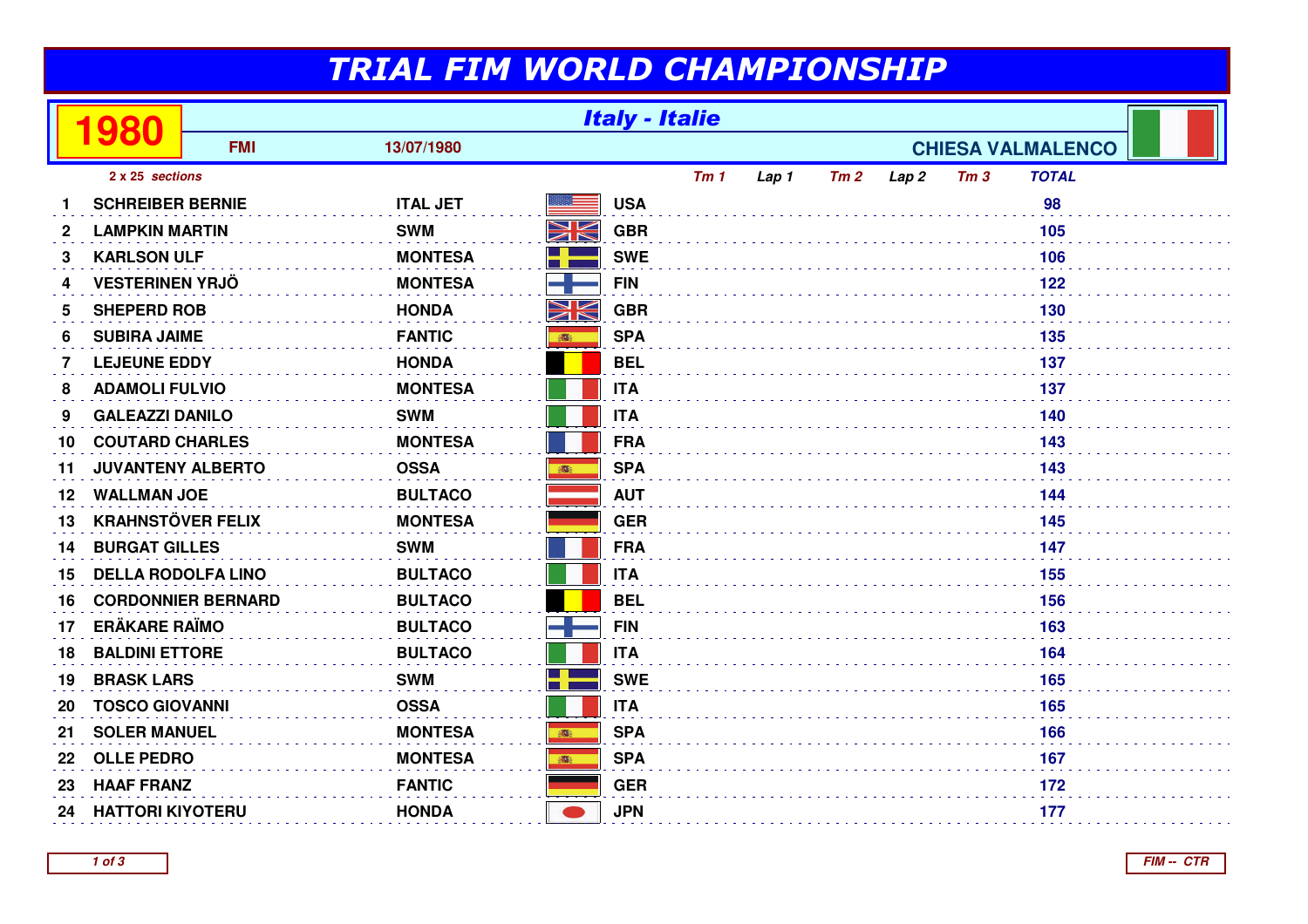## TRIAL FIM WORLD CHAMPIONSHIP

|                 | 980                           | <b>Italy - Italie</b> |                |                          |            |     |       |     |                  |                 |              |  |
|-----------------|-------------------------------|-----------------------|----------------|--------------------------|------------|-----|-------|-----|------------------|-----------------|--------------|--|
|                 |                               | <b>FMI</b>            | 13/07/1980     | <b>CHIESA VALMALENCO</b> |            |     |       |     |                  |                 |              |  |
| 2 x 25 sections |                               |                       |                |                          |            | Tm1 | Lap 1 | Tm2 | Lap <sub>2</sub> | Tm <sub>3</sub> | <b>TOTAL</b> |  |
| 25              | <b>BÄRENFALLER ARMIN</b>      |                       | <b>SWM</b>     | $\mathbf{q}_\mathrm{f}$  | <b>SUI</b> |     |       |     |                  |                 | 177          |  |
| 26              | <b>JO JOSE</b>                |                       | <b>MONTESA</b> | 高                        | <b>SPA</b> |     |       |     |                  |                 | 181          |  |
| 27              | <b>LUFT WALTER</b>            |                       | <b>BULTACO</b> |                          | <b>AUT</b> |     |       |     |                  |                 | 182          |  |
| 28              | <b>MELANI DENIS</b>           |                       | <b>BULTACO</b> |                          | <b>FRA</b> |     |       |     |                  |                 | 183          |  |
| 29              | <b>BIANCIOTTO PIERGIORGIO</b> |                       | <b>MONTESA</b> |                          | <b>ITA</b> |     |       |     |                  |                 | 185          |  |
| 30              | <b>TRUMMER FRANZ</b>          |                       | <b>MONTESA</b> |                          | <b>AUT</b> |     |       |     |                  |                 | 187          |  |
| 31              | <b>CLAESSON HAKAN</b>         |                       | <b>MONTESA</b> |                          | <b>SWE</b> |     |       |     |                  |                 | 192          |  |
| 32              | <b>MATYJA BRUNO</b>           |                       | <b>FANTIC</b>  |                          | <b>FRA</b> |     |       |     |                  |                 | 195          |  |
| 33              | <b>ADIELSSON MATS</b>         |                       | <b>SWM</b>     |                          | <b>SWE</b> |     |       |     |                  |                 | 196          |  |
| 34              | <b>DEHONDT CHRISTOPHE</b>     |                       | <b>FANTIC</b>  |                          | <b>FRA</b> |     | 204   |     |                  |                 |              |  |
| 35              | <b>TEOBALDI ALBINO</b>        |                       | <b>OSSA</b>    |                          | <b>ITA</b> | 204 |       |     |                  |                 |              |  |
| 36              | <b>GARDIOL LUIGI</b>          |                       | <b>MONTESA</b> |                          | <b>ITA</b> |     |       |     |                  |                 | 205          |  |
| 37              | <b>JOHANSSON MATS</b>         |                       | <b>SWM</b>     |                          | <b>SWE</b> |     |       |     |                  |                 | 207          |  |
| 38              | <b>DUMOULIN MICHEL</b>        |                       | <b>MONTESA</b> |                          | <b>BEL</b> |     |       |     |                  |                 | 207          |  |
| 39              | <b>DAYSSIOLS ALAIN</b>        |                       | <b>MONTESA</b> |                          | <b>FRA</b> |     |       |     |                  |                 | 208          |  |
| 40              | <b>HADORN DANIEL</b>          |                       | <b>SWM</b>     | ÷                        | <b>SUI</b> |     |       |     |                  |                 | 208          |  |
| 41              | <b>BRÄNDLI WALTER</b>         |                       | <b>MONTESA</b> | ÷                        | <b>SUI</b> |     |       |     |                  |                 | 209          |  |
| 42              | <b>PIERAZZI MAXIME</b>        |                       | <b>MONTESA</b> |                          | <b>FRA</b> |     |       |     |                  |                 | 210          |  |
| 43              | <b>DAVERIO GIOVANNI</b>       |                       | <b>BULTACO</b> | 210<br><b>ITA</b>        |            |     |       |     |                  |                 |              |  |
| 44              | <b>NOLLI GIOVANNI</b>         |                       | <b>MONTESA</b> |                          | <b>ITA</b> |     |       |     |                  |                 | 212          |  |
| 45              | <b>ADIELSSON OLOF</b>         |                       | <b>SWM</b>     |                          | <b>SWE</b> |     |       |     |                  |                 | 213          |  |
| 46              | <b>BENEDETTI GIUSEPPE</b>     |                       | <b>GUZZI</b>   |                          | <b>ITA</b> |     |       |     |                  |                 | 213          |  |
| 47              | <b>VAN ENCKEVORT PETER</b>    |                       | <b>MONTESA</b> |                          | <b>NED</b> |     |       |     |                  |                 | 215          |  |
| 48              | <b>BRETON JEAN MARC</b>       |                       | <b>MONTESA</b> |                          | <b>FRA</b> |     |       |     |                  |                 | 215          |  |